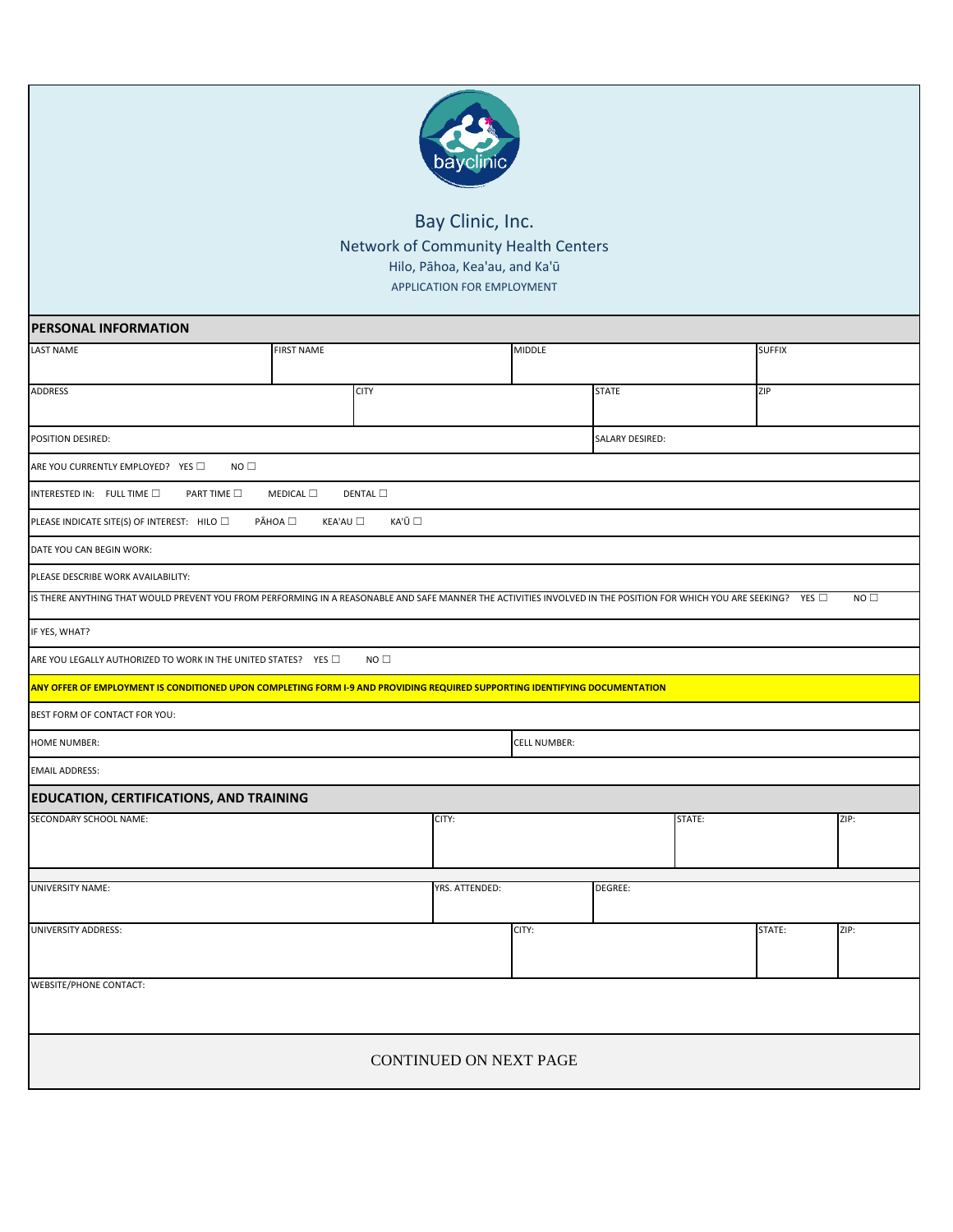| OTHER:                                                                                                                                    | YRS. ATTENDED:<br>DEGREE: |                                                             |                 |                 |        |      |  |
|-------------------------------------------------------------------------------------------------------------------------------------------|---------------------------|-------------------------------------------------------------|-----------------|-----------------|--------|------|--|
|                                                                                                                                           |                           |                                                             |                 |                 |        |      |  |
| ADDRESS:                                                                                                                                  |                           | CITY:                                                       |                 |                 | STATE: | ZIP: |  |
|                                                                                                                                           |                           |                                                             |                 |                 |        |      |  |
| <b>WEBSITE/PHONE CONTACT:</b>                                                                                                             |                           |                                                             |                 |                 |        |      |  |
|                                                                                                                                           |                           |                                                             |                 |                 |        |      |  |
|                                                                                                                                           |                           |                                                             |                 |                 |        |      |  |
| OTHER:                                                                                                                                    | YRS. ATTENDED:            | DEGREE:                                                     |                 |                 |        |      |  |
|                                                                                                                                           |                           |                                                             |                 |                 |        |      |  |
| ADDRESS:                                                                                                                                  |                           | CITY:                                                       |                 |                 | STATE: | ZIP: |  |
|                                                                                                                                           |                           |                                                             |                 |                 |        |      |  |
| <b>WEBSITE/PHONE CONTACT:</b>                                                                                                             |                           |                                                             |                 |                 |        |      |  |
|                                                                                                                                           |                           |                                                             |                 |                 |        |      |  |
|                                                                                                                                           |                           |                                                             |                 |                 |        |      |  |
| OTHER:                                                                                                                                    | YRS. ATTENDED:            |                                                             | DEGREE:         |                 |        |      |  |
|                                                                                                                                           |                           |                                                             |                 |                 |        |      |  |
| ADDRESS:                                                                                                                                  |                           | CITY:                                                       |                 |                 | STATE: | ZIP: |  |
|                                                                                                                                           |                           |                                                             |                 |                 |        |      |  |
| <b>WEBSITE/PHONE CONTACT:</b>                                                                                                             |                           |                                                             |                 |                 |        |      |  |
|                                                                                                                                           |                           |                                                             |                 |                 |        |      |  |
|                                                                                                                                           |                           |                                                             |                 |                 |        |      |  |
| OTHER:                                                                                                                                    | YRS. ATTENDED:            |                                                             | DEGREE:         |                 |        |      |  |
|                                                                                                                                           |                           |                                                             |                 |                 |        |      |  |
| ADDRESS:                                                                                                                                  |                           |                                                             | CITY:           |                 | STATE: | ZIP: |  |
|                                                                                                                                           |                           |                                                             |                 |                 |        |      |  |
| WEBSITE/PHONE CONTACT:                                                                                                                    |                           |                                                             |                 |                 |        |      |  |
|                                                                                                                                           |                           |                                                             |                 |                 |        |      |  |
| NO <sub>1</sub><br>IS ALL PREVIOUS EDUCATIONAL EXPERIENCE LISTED? YES                                                                     |                           | IF NO, PLEASE LIST ON A SEPARATE SHEET OF PAPER AND ATTACH. |                 |                 |        |      |  |
| HEALTHCARE-RELATED CERTIFICATIONS (***required for medical staff - provide copies)                                                        |                           |                                                             |                 |                 |        |      |  |
| LICENSURE:<br><b>EXPIRES:</b>                                                                                                             |                           |                                                             |                 |                 |        |      |  |
| LICENSURE:                                                                                                                                |                           |                                                             |                 | <b>EXPIRES:</b> |        |      |  |
| *** CPR CERTIFICATION:                                                                                                                    |                           |                                                             | <b>EXPIRES:</b> |                 |        |      |  |
| PALS CERTIFICATION:                                                                                                                       |                           |                                                             | <b>EXPIRES:</b> |                 |        |      |  |
| <b>EXPIRES:</b><br>ACLS CERTIFICATION:                                                                                                    |                           |                                                             |                 |                 |        |      |  |
| OTHER CERTIFICATION(S):<br><b>EXPIRES:</b>                                                                                                |                           |                                                             |                 |                 |        |      |  |
| WORK HISTORY: Position held, including military service. List most recent positions first. Please list complete work history from college |                           |                                                             |                 |                 |        |      |  |
| graduation to present place of employment. (Attach a separate sheet if necessary)                                                         |                           |                                                             |                 |                 |        |      |  |
| MAY WE CONTACT CURRENT EMPLOYERS IF OFFERED A POSITION? YES $\square$ NO $\square$                                                        |                           |                                                             |                 |                 |        |      |  |
|                                                                                                                                           | CONTINUED ON NEXT PAGE    |                                                             |                 |                 |        |      |  |
|                                                                                                                                           |                           |                                                             |                 |                 |        |      |  |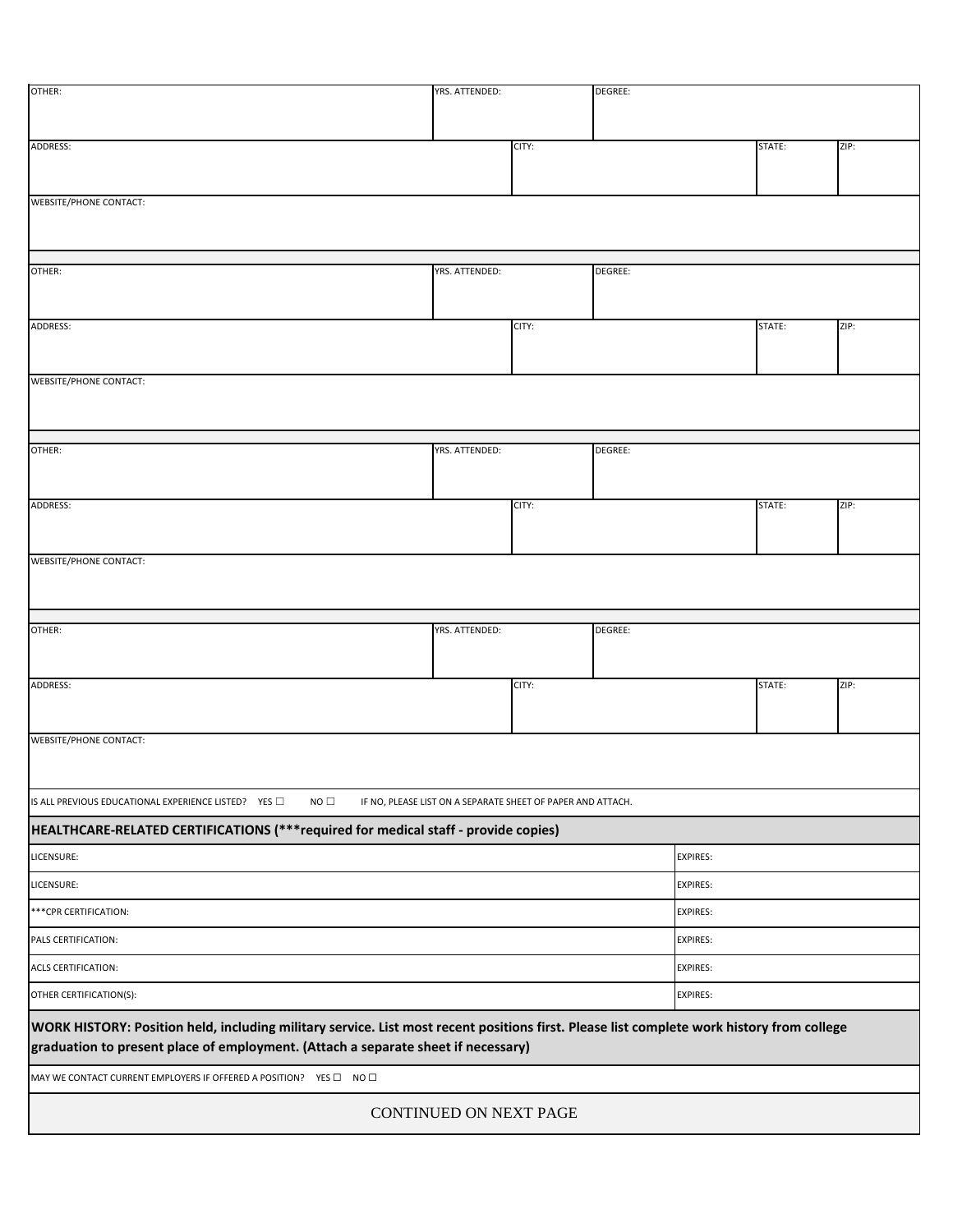| 1.) MOST RECENT POSITION  |             |                     | ORGANIZATION:    |  |  |
|---------------------------|-------------|---------------------|------------------|--|--|
| <b>ADDRESS</b>            | <b>CITY</b> | ZIP                 | <b>TELEPHONE</b> |  |  |
| <b>DUTIES</b>             |             | DATE (from - to)    |                  |  |  |
| <b>REASON FOR LEAVING</b> |             | VERIFIED            |                  |  |  |
| 2.) POSITION              |             | <b>ORGANIZATION</b> |                  |  |  |
| <b>ADDRESS</b>            | <b>CITY</b> | ZIP                 | <b>TELEPHONE</b> |  |  |
| <b>DUTIES</b>             |             |                     | DATE (from - to) |  |  |
| <b>REASON FOR LEAVING</b> |             |                     | <b>VERIFIED</b>  |  |  |
| 3.) POSITION              |             | <b>ORGANIZATION</b> |                  |  |  |
| <b>ADDRESS</b>            | <b>CITY</b> | ZIP                 | <b>TELEPHONE</b> |  |  |
| <b>DUTIES</b>             |             | DATE (from - to)    |                  |  |  |
| <b>REASON FOR LEAVING</b> |             | VERIFIED            |                  |  |  |
| 4.) POSITION              |             | <b>ORGANIZATION</b> |                  |  |  |
| <b>ADDRESS</b>            | <b>CITY</b> | <b>ZIP</b>          | <b>TELEPHONE</b> |  |  |
| <b>DUTIES</b>             |             | DATE (from - to)    |                  |  |  |
| <b>REASON FOR LEAVING</b> |             | <b>VERIFIED</b>     |                  |  |  |
| 5.) POSITION              |             | ORGANIZATION        |                  |  |  |
| ADDRESS                   | <b>CITY</b> | ZIP                 | <b>TELEPHONE</b> |  |  |
| <b>DUTIES</b>             |             | DATE (from - to)    |                  |  |  |
| <b>REASON FOR LEAVING</b> |             | <b>VERIFIED</b>     |                  |  |  |
| CONTINUED ON NEXT PAGE    |             |                     |                  |  |  |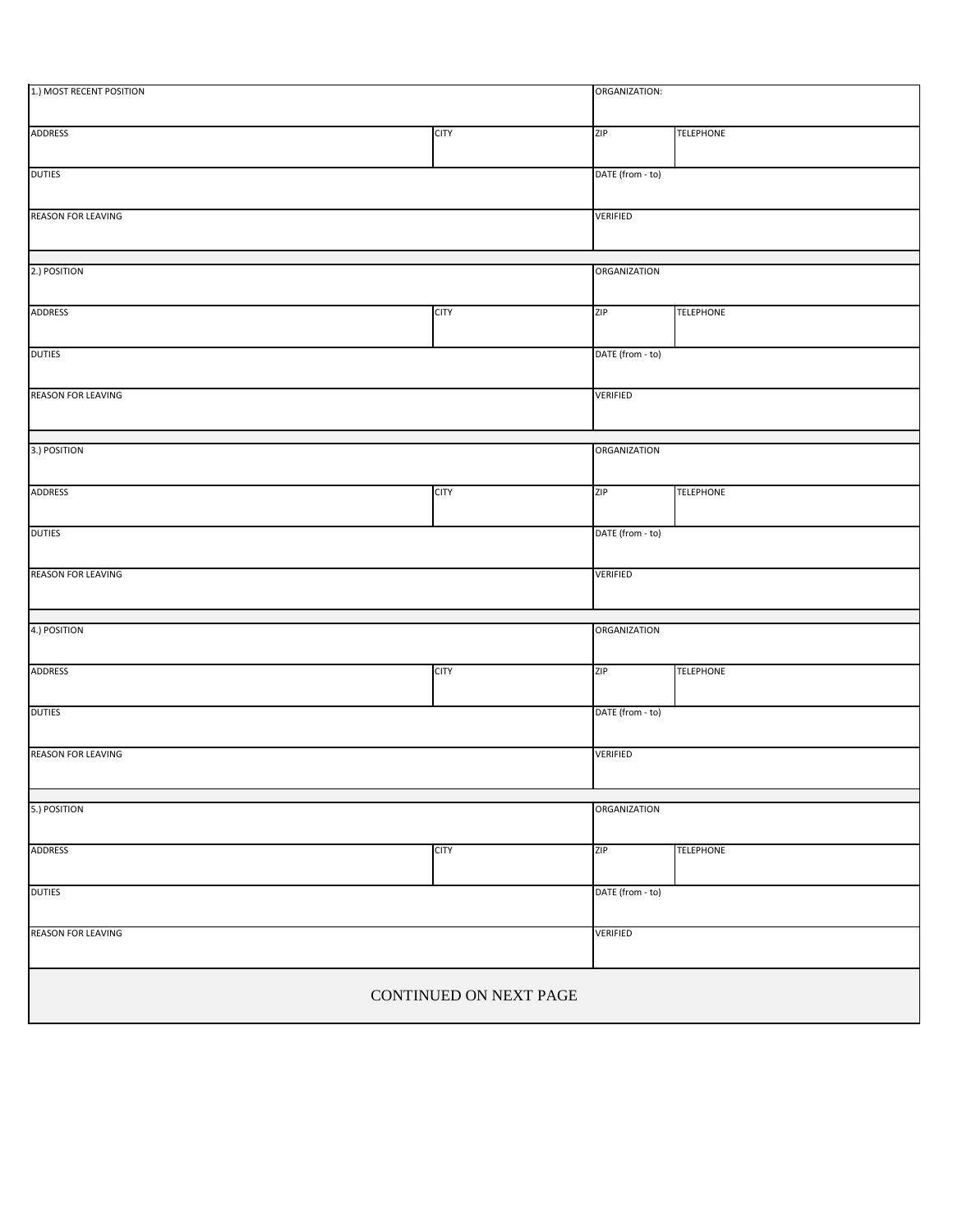| 6.) POSITION                                                                  |              | <b>ORGANIZATION</b>    |                   |                  |  |
|-------------------------------------------------------------------------------|--------------|------------------------|-------------------|------------------|--|
| <b>ADDRESS</b><br><b>CITY</b>                                                 |              |                        | ZIP               | <b>TELEPHONE</b> |  |
| <b>DUTIES</b>                                                                 |              |                        | DATE (from - to)  |                  |  |
| <b>REASON FOR LEAVING</b>                                                     |              |                        | <b>VERIFIED</b>   |                  |  |
| OTHER AFFILIATIONS FOR THE LAST TEN YEARS (Attach a separate sheet if needed) |              |                        |                   |                  |  |
| <b>INSTITUTION</b>                                                            |              |                        | <b>DEPARTMENT</b> |                  |  |
| <b>ADDRESS</b>                                                                |              |                        |                   |                  |  |
| <b>CITY</b>                                                                   | <b>STATE</b> | <b>ZIP</b>             | <b>COUNTRY</b>    |                  |  |
| <b>TYPE OF SERVICE</b>                                                        |              |                        |                   |                  |  |
|                                                                               |              |                        |                   |                  |  |
| <b>INSTITUTION</b>                                                            |              |                        | DEPARTMENT        |                  |  |
| <b>ADDRESS</b>                                                                |              |                        |                   |                  |  |
| <b>CITY</b>                                                                   | <b>STATE</b> | ZIP                    | <b>COUNTRY</b>    |                  |  |
| <b>TYPE OF SERVICE</b>                                                        |              |                        |                   |                  |  |
|                                                                               |              |                        |                   |                  |  |
| <b>INSTITUTION</b>                                                            |              |                        | <b>DEPARTMENT</b> |                  |  |
| <b>ADDRESS</b>                                                                |              |                        |                   |                  |  |
| <b>CITY</b>                                                                   | <b>STATE</b> | ZIP                    | <b>COUNTRY</b>    |                  |  |
| <b>TYPE OF SERVICE</b>                                                        |              |                        |                   |                  |  |
| <b>PROFESSIONAL REFERENCES</b>                                                |              |                        |                   |                  |  |
| 1.) NAME/TITLE<br>TELEPHONE                                                   |              |                        |                   |                  |  |
| <b>ORGANIZATION</b>                                                           |              | <b>EMAIL ADDRESS</b>   |                   |                  |  |
| RELATIONSHIP TO YOU                                                           |              |                        |                   |                  |  |
|                                                                               |              |                        |                   |                  |  |
| 2.) NAME/TITLE                                                                |              |                        |                   | TELEPHONE        |  |
| ORGANIZATION                                                                  |              | <b>EMAIL ADDRESS</b>   |                   |                  |  |
| RELATIONSHIP TO YOU                                                           |              |                        |                   |                  |  |
|                                                                               |              | CONTINUED ON NEXT PAGE |                   |                  |  |